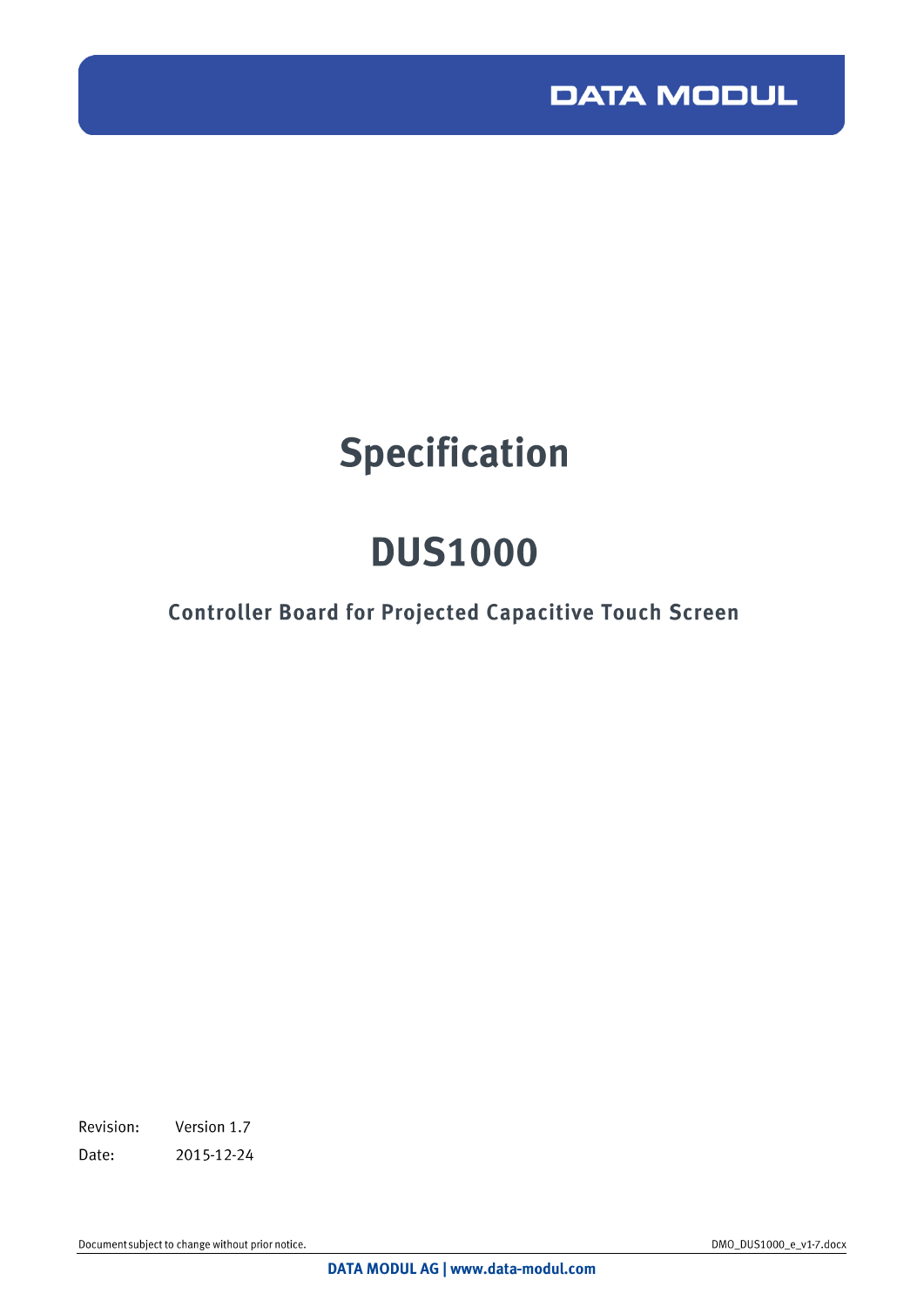### **Table of Contents**

| <b>Outline Dimensional Drawing</b> |
|------------------------------------|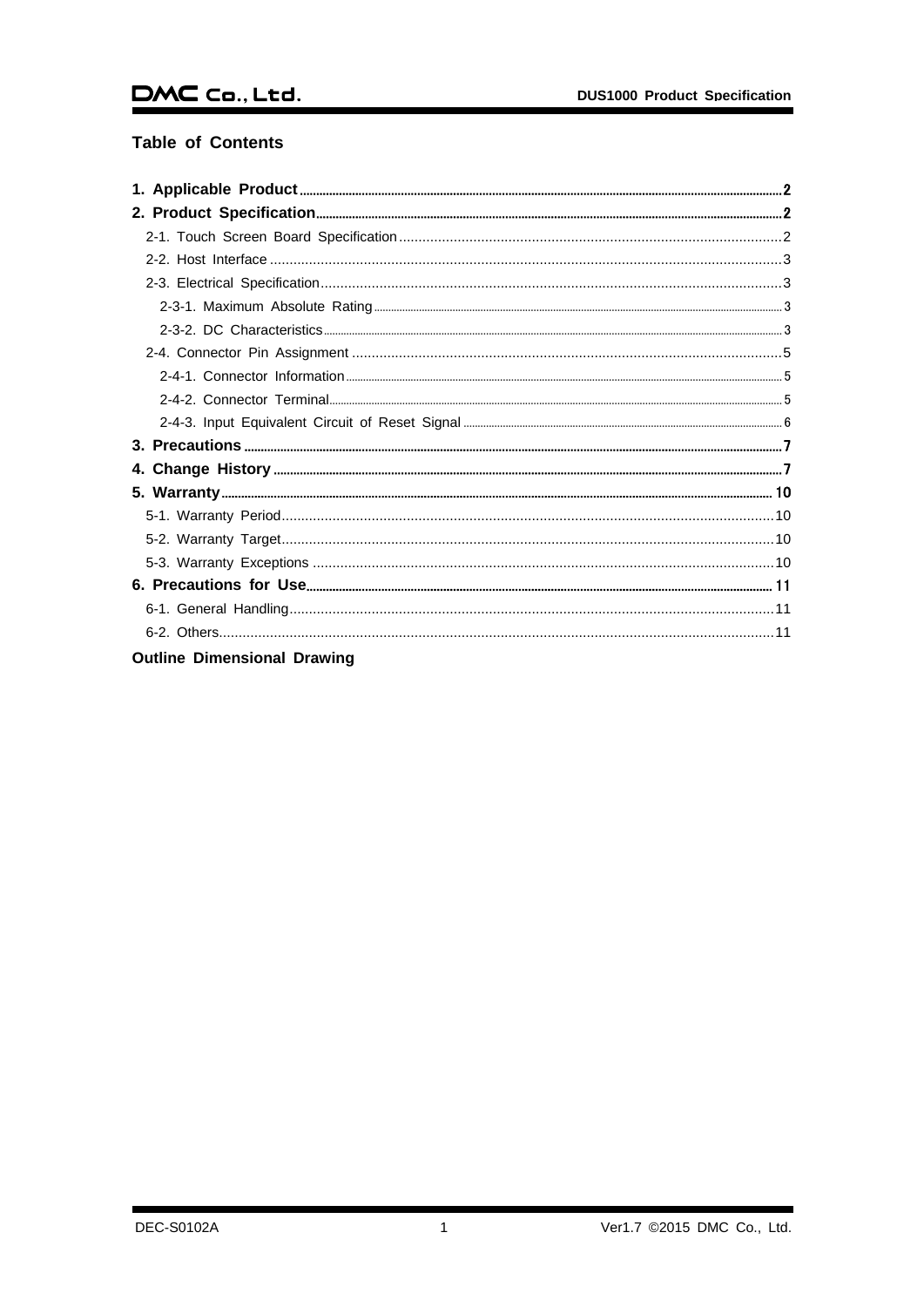### <span id="page-2-0"></span>**1. Applicable Product**

This specification sheet is applied to DUS1000 touch screen controller board.

### <span id="page-2-1"></span>**2. Product Specification**

### <span id="page-2-2"></span>**2-1. Touch Screen Board Specification**

|                            | Item                                                   | <b>Spec</b>                          | <b>Remark</b>                  |
|----------------------------|--------------------------------------------------------|--------------------------------------|--------------------------------|
| Touch Detection Principle  |                                                        | Projected Capacitive                 |                                |
| Host Interface             |                                                        | <b>USB Full-Speed</b><br><b>UART</b> |                                |
| Input Power-supply Voltage |                                                        | 5[V]±5[%]                            |                                |
| Operating Temp             |                                                        | -20 $[°C]$ to 85 $[°C]$              | No dew condensation            |
| Storing Temp               |                                                        | $-40$ [°C] to 85 [°C]                | No dew condensation            |
| Main IC                    |                                                        | MCU 1 [pcs]                          |                                |
|                            |                                                        | Sensor IC 1 [pcs]                    |                                |
| Number of                  | Electrode (X)                                          | 28                                   |                                |
| Electrodes                 | Electrode (Y)                                          | 18                                   |                                |
|                            | Maximum Coordinate Number to Output                    | 2 [Finger]                           |                                |
|                            | Report rate (1 finger)                                 | 100 [Hz]                             | $*2$                           |
|                            | Report rate (2 fingers)                                | 100 [Hz]                             | $*2$                           |
|                            | Report rate (2 fingers at same axis)                   | 100 [Hz]                             | $*2$                           |
|                            | Electrode resolution                                   | 256 [1/Electrode]                    |                                |
|                            | 2 fingers minimum distance (X)                         | 3.5 [Electrode]                      | $21$ [mm]@6[mm] $\diamondsuit$ |
| Coordinate                 | 2 fingers minimum distance (Y)                         | 3.5 [Electrode]                      | $21$ [mm]@6[mm] $\diamondsuit$ |
| Performance                | Coordinate Accuracy<br>(1 finger: high accuracy area)  | max $±2\%$                           | $*1$                           |
|                            | Coordinate Accuracy<br>(2 fingers: high accuracy area) | max $±4%$                            | $*1$                           |
|                            | Coordinate Accuracy<br>(1 finger: low accuracy area)   | max $±5\%$                           | $*1$                           |
|                            | Coordinate Accuracy<br>(2 fingers: low accuracy area)  | $max \pm 8\%$                        | $*1$                           |
| Low accuracy area          |                                                        | 3 [Electrode]                        | Specify area from the edge     |
| Low Power Mode             |                                                        | Active / Suspend                     |                                |
| Calibration                | Calibration function                                   | Support                              |                                |
|                            | <b>Calibration Time</b>                                | 10 - 15 [sec]                        | *3                             |

\*1 Touch contact size: φ10. The indicated coordinate accuracies are performances under a noise-free environment. The accuracy may significantly drop due to extrinsic noises.

\*2 Report rate depends on CR values of the sensor glass. This specification is of the operation by 250KHz clock scan.

\*3 Calibration Time varies according to size of the touch screen.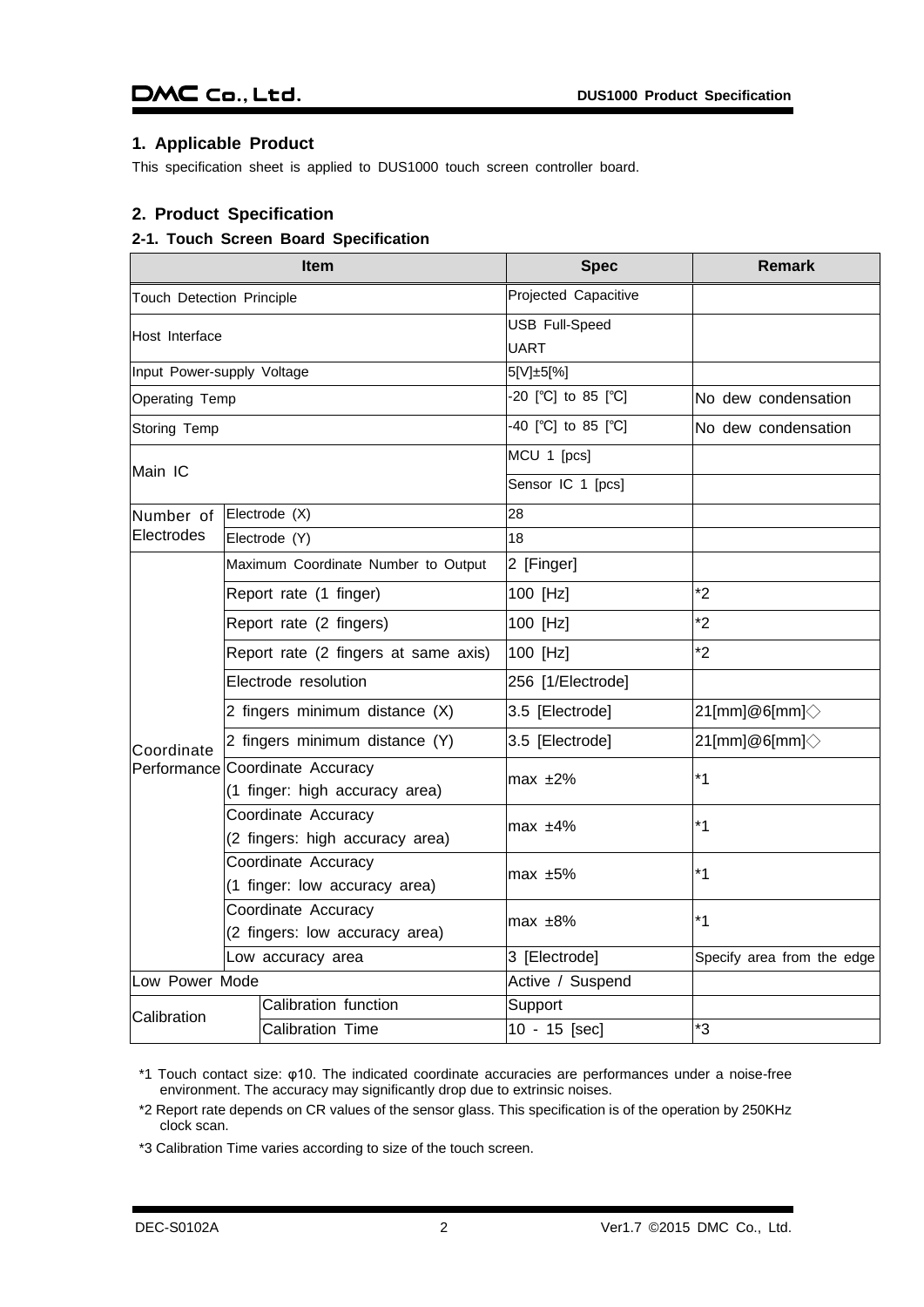### <span id="page-3-0"></span>**2-2. Host Interface**

### USB Interface

| <b>Item</b>        | Value                                 | <b>Note</b> |
|--------------------|---------------------------------------|-------------|
| Host Interface     | USB 2.0 Full speed 12[Mbps]           |             |
| Power supply       | Bus-powered                           |             |
| Power type         | Low power device                      | Under 100mA |
| VendorID/ProductID | $0x0AFA / 0x07D2$ , or                |             |
|                    | 0x0AFA / 0x07D3                       |             |
|                    | (At firmware update: 0x0AFA / 0x07D0) |             |
| Power save mode    | USB Suspend mode                      |             |
|                    | (compliant to USB specification)      |             |

### Serial Interface

| <b>Item</b>    | Value                     | <b>Note</b> |
|----------------|---------------------------|-------------|
| Host Interface | UART Baud Rate 57.6[Kbps] |             |
| Data bits      | 8                         |             |
| Stop bit       |                           |             |
| Parity check   | None                      |             |

### <span id="page-3-1"></span>**2-3. Electrical Specification**

<span id="page-3-2"></span>2-3-1. Maximum Absolute Rating

| Item                     | Specifications |         |      | Unit | Note |
|--------------------------|----------------|---------|------|------|------|
|                          | Min.           | $TVP$ . | Max. |      |      |
| Touch Panel Power Supply | $-0.3$         |         | 6    |      |      |

### <span id="page-3-3"></span>2-3-2. DC Characteristics

Board Consumption Current

Test Condition : TA = 25℃, VCC = 5V

| <b>Item</b>              | Specifications |      |      | Unit | <b>Note</b> |
|--------------------------|----------------|------|------|------|-------------|
|                          | Min.           | Typ. | Max. |      |             |
| Touch Panel Power Supply | 4.75           | 5    | 5.25 |      |             |
| Normal operation mode    |                | 40   |      | mA   |             |
| Suspend mode             |                | 500  |      | uA   |             |

### IO Signal (TX, RX) DC Characteristics

| Parameter           | Specifications |      |                          | Unit | <b>Note</b> |
|---------------------|----------------|------|--------------------------|------|-------------|
|                     | Min.           | Typ. | Max.                     |      |             |
| Input High Voltage  | 2.0            |      | <b>VDD</b>               | V    | $VDD=5.25V$ |
|                     |                |      | $+0.2$                   |      |             |
| Input Low Voltage   | $-0.3$         |      | 0.8                      | V    | $VDD=4.75V$ |
| Output High Voltage | 2.4            |      | $\overline{\phantom{0}}$ | V    | $VDD=4.75V$ |
| Output Low Voltage  |                |      | 0.45                     | V    | $VDD=5.25V$ |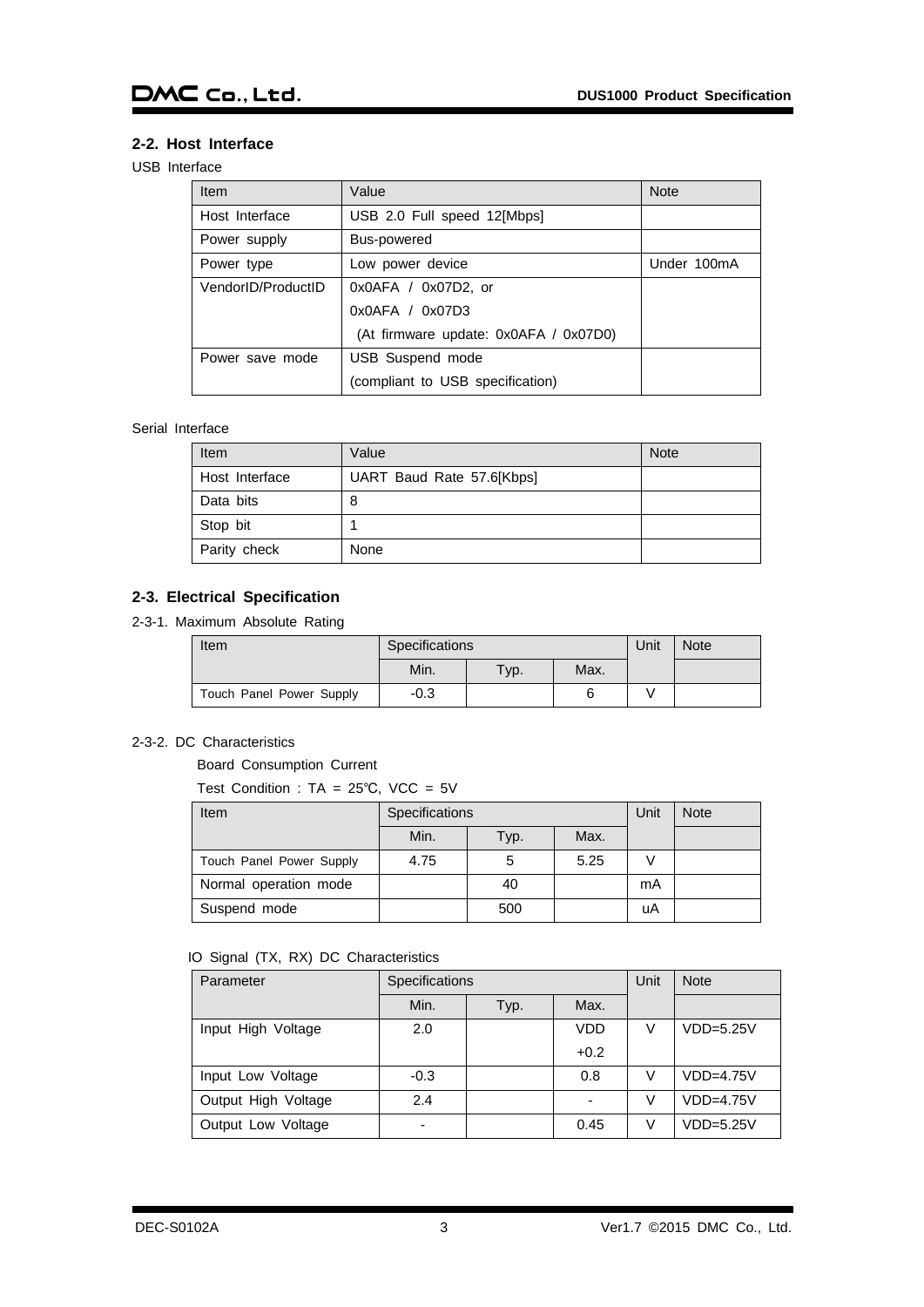### USB Signal (D+, D-) DC Characteristics

| Parameter           | Specifications           |      |      | Unit | <b>Note</b> |
|---------------------|--------------------------|------|------|------|-------------|
|                     | Min.                     | Typ. | Max. |      |             |
| Input High Voltage  | 2.0                      |      | ۰    |      |             |
| Input Low Voltage   | $\overline{\phantom{a}}$ |      | 0.8  |      |             |
| Output High Voltage | 2.8                      |      | 3.6  |      |             |
| Output Low Voltage  | 0                        |      | 0.3  |      |             |

### IO Signal (Reset) DC Characteristics

| Item               | Specifications |      |        | Unit | <b>Note</b> |
|--------------------|----------------|------|--------|------|-------------|
|                    | Min.           | Typ. | Max.   |      |             |
| Input High Voltage | 0.7VDD         | 5    | 5.25   |      |             |
| Input Low Voltage  | $-0.5$         |      | 0.3VDD |      |             |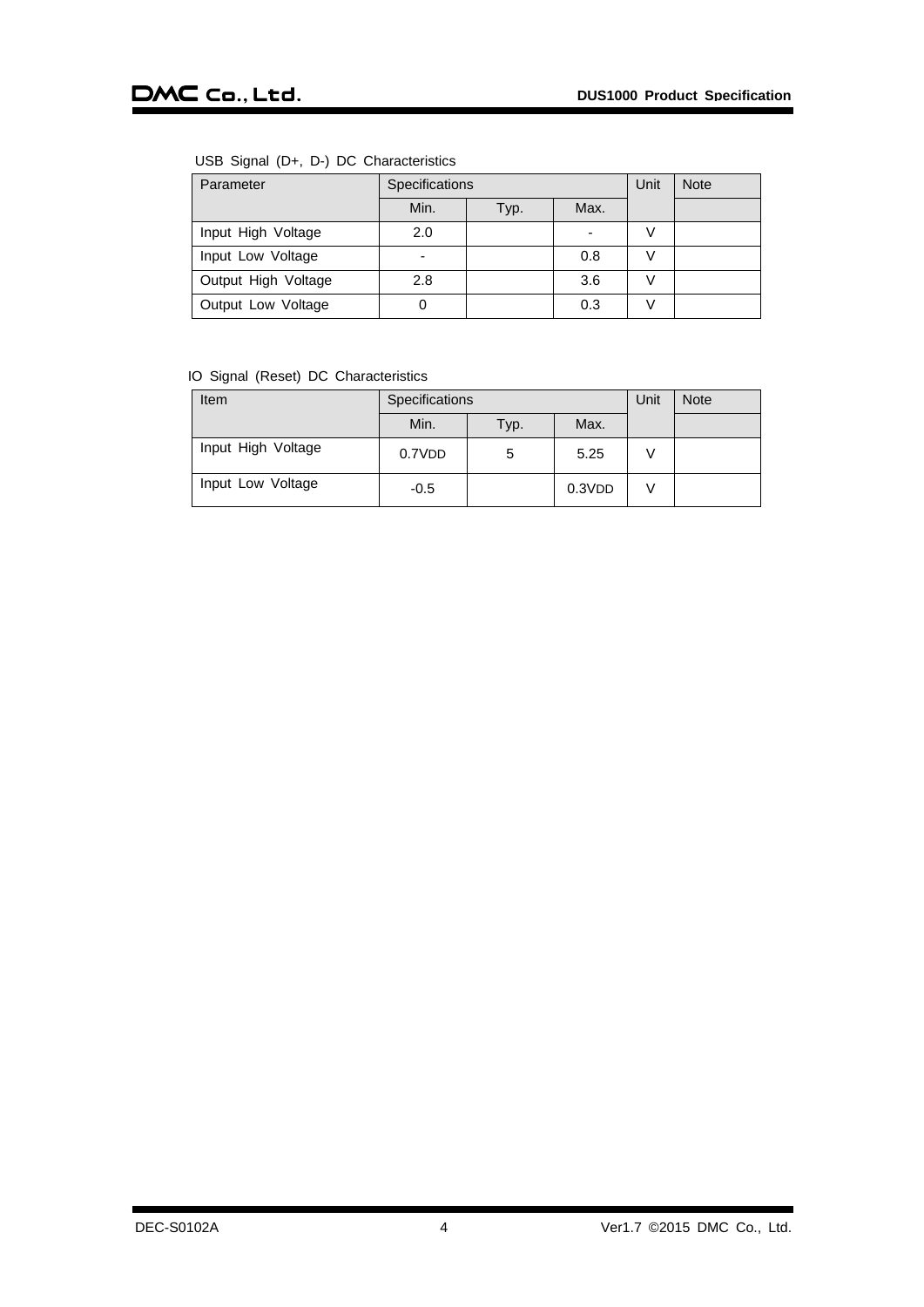### <span id="page-5-0"></span>**2-4. Connector Pin Assignment**

### <span id="page-5-1"></span>2-4-1. Connector Information

| Connector Number | Model Number          | Maker         |
|------------------|-----------------------|---------------|
| CN <sub>1</sub>  | FH19SC-24S-0.5SH(0.5) | <b>HIROSE</b> |
| CN <sub>2</sub>  | FH19SC-30S-0.5SH(0.5) | <b>HIROSE</b> |
| CN <sub>3</sub>  | SM06B-SRSS-TB         | <b>JST</b>    |
| CN4              | SM11B-SRSS            | JST           |

### <span id="page-5-2"></span>2-4-2. Connector Terminal

| <b>Connector Number</b> | <b>Terminal Number</b> | <b>Terminal Name</b> | Description                           |
|-------------------------|------------------------|----------------------|---------------------------------------|
| CN <sub>1</sub>         |                        |                      | Connector for touch sensor, 24 pins   |
| CN <sub>2</sub>         |                        |                      | Connector for touch sensor, 30 pins   |
|                         | $\mathbf{1}$           | <b>Vbus</b>          | USB power input                       |
|                         | 2                      | D-                   | USB D-                                |
|                         | 3                      | D+                   | $USB$ D+                              |
| CN <sub>3</sub>         | 4                      | <b>GND</b>           | <b>USB GND</b>                        |
|                         | 5                      | <b>RESET</b>         | Reset Terminal<br>Active L            |
|                         |                        |                      | Minimum Pulse Width 100µS             |
|                         | 6                      | <b>GND</b>           | Reset GND                             |
|                         | $\mathbf{1}$           | ICE_CK               | Unused                                |
|                         | 2                      | ICE_DAT              | Unused                                |
|                         |                        | <b>RSTn</b>          | Reset Signal Active L                 |
|                         | 3                      |                      | Minimum Pulse Width 100µS             |
|                         | $\overline{4}$         | Tx                   | UART Communication (5VTTL Level)      |
|                         |                        |                      | DUS Board $\rightarrow$ Host Computer |
|                         | 5                      | <b>Rx</b>            | UART Communication (5VTTL Level)      |
| CN <sub>4</sub>         |                        |                      | Host Computer $\rightarrow$ DUS Board |
|                         | 6                      | <b>SCL</b>           | Unused                                |
|                         | $\overline{7}$         | <b>SDA</b>           | Unused                                |
|                         | 8                      | GPIO1                | Unused                                |
|                         | 9                      | Vcc_IN               | DC Power Input                        |
|                         | 10                     | ICE_Vcc              | Unused                                |
|                         | 11                     | <b>GND</b>           | Power Ground                          |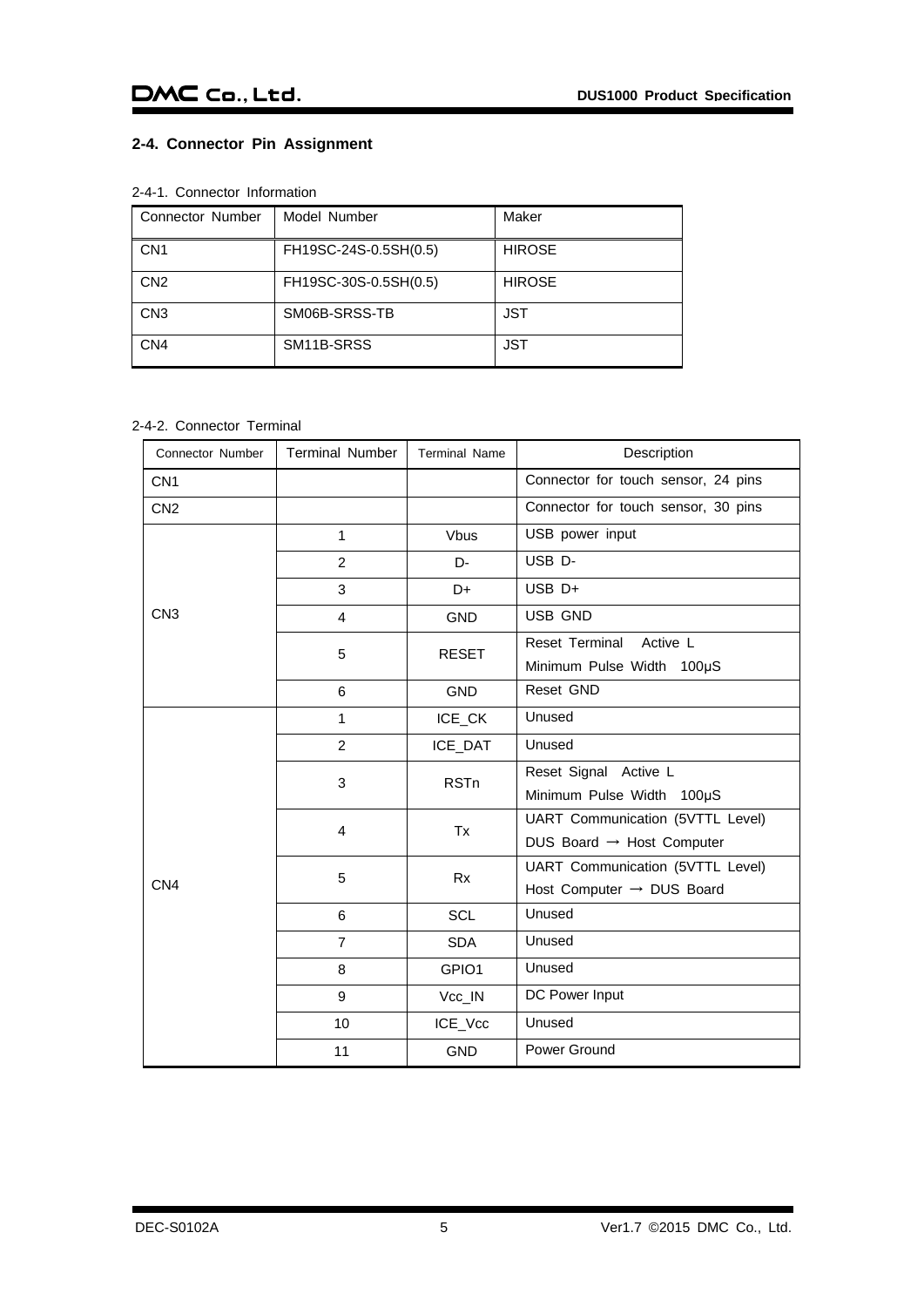### DMC Co., Ltd.

<span id="page-6-0"></span>2-4-3. Input Equivalent Circuit of Reset Signal

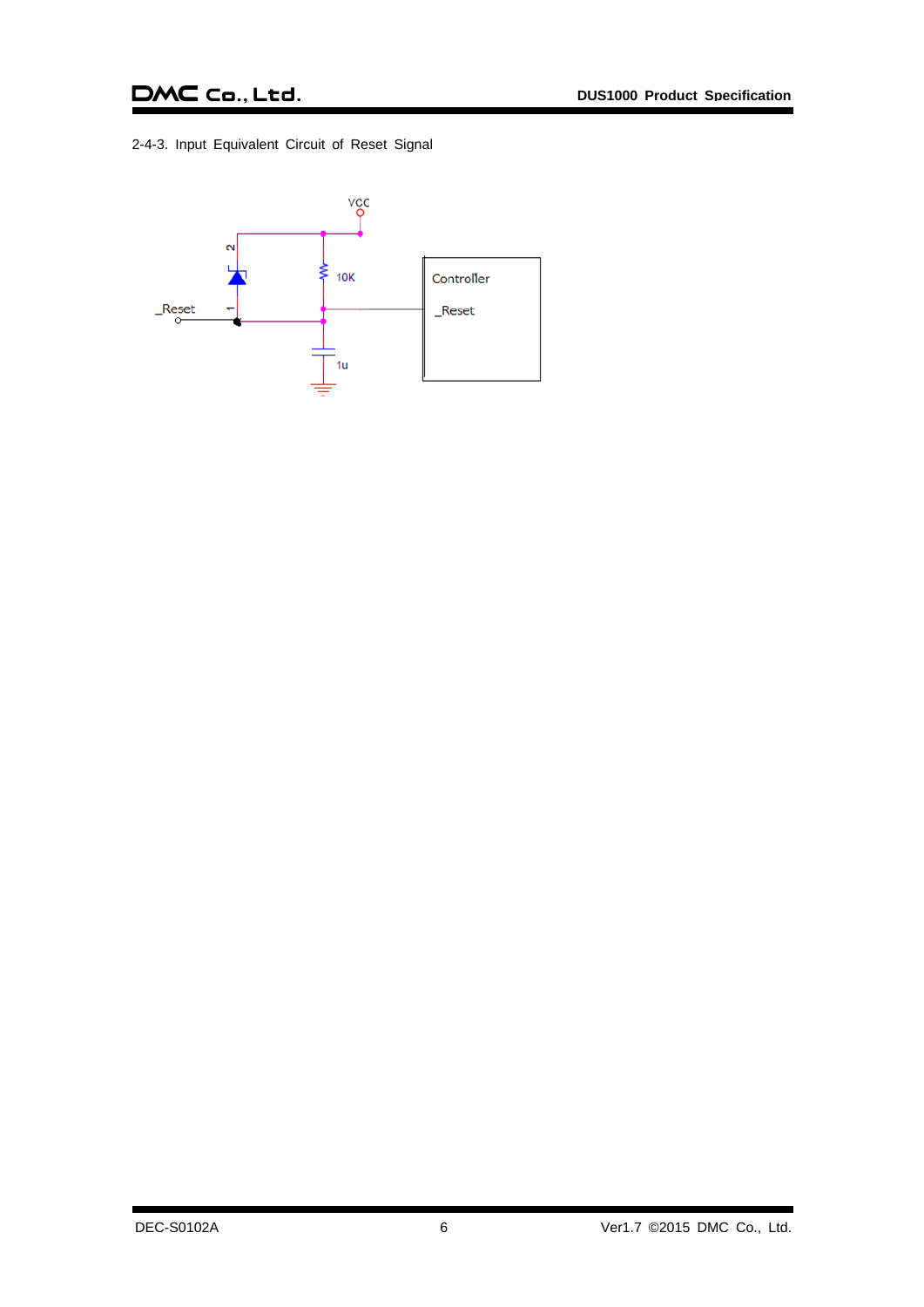### DMC Co., Ltd.

### <span id="page-7-0"></span>**3. Precautions**

Operation may become unstable, depending on the surrounding environment.

Do not use the controller under environments that affect capacitance values (The affecting factors are such as power-supply noises).

The application tool, TPOffset must be executed before operating DMC's touch screens of capacitive multi-touch type (EXC series and DUS series) with the DUS series controller.

TPOffset is the application software executable on Windows. It can be downloaded from the DMC's website below.

DMC's website: TPOffset download page <http://www.dmccoltd.com/english/download/tpoffset.asp>

### <span id="page-7-1"></span>**4. Change History**

Ver0.1 (June 12, 2012) Provisional product specification was issued.

Ver0.2 (June 29, 2012)

2-1. Touch Screen Board Specification Main IC : Changed a description. 2-1. Touch Screen Board Specification Number of Electrodes (Y) : Fixed 17 to 18 2-5-1. Connector Information : (No Mount) is added.

Ver1.0 (October 1, 2012)

#### First Release

Changes from the Ver0.2 are as follow.

2-1. Touch Screen Board Specification….Interface UART was added.

2-1. Touch Screen Board Specification….Operating / Storing Temp was added.

2-1. Touch Screen Board Specification….Calibration Time Max was changed to TYP.

2-1. Touch Screen Board Specification….(Max) was deleted from Number of Electrodes.

2-1. Touch Screen Board Specification….The Item "DFU" was deleted.

Outline Dimensional Drawing was moved to the last page.

2-4. Connector Pin Assignment CN5 was deleted.

- 2-4-2. Connector Terminal….Clerical mistakes under Terminal Name and Description were corrected.
- 2-4-2. Connector Terminal…The descriptions for the unused terminals on CN4 was changed to "Unused".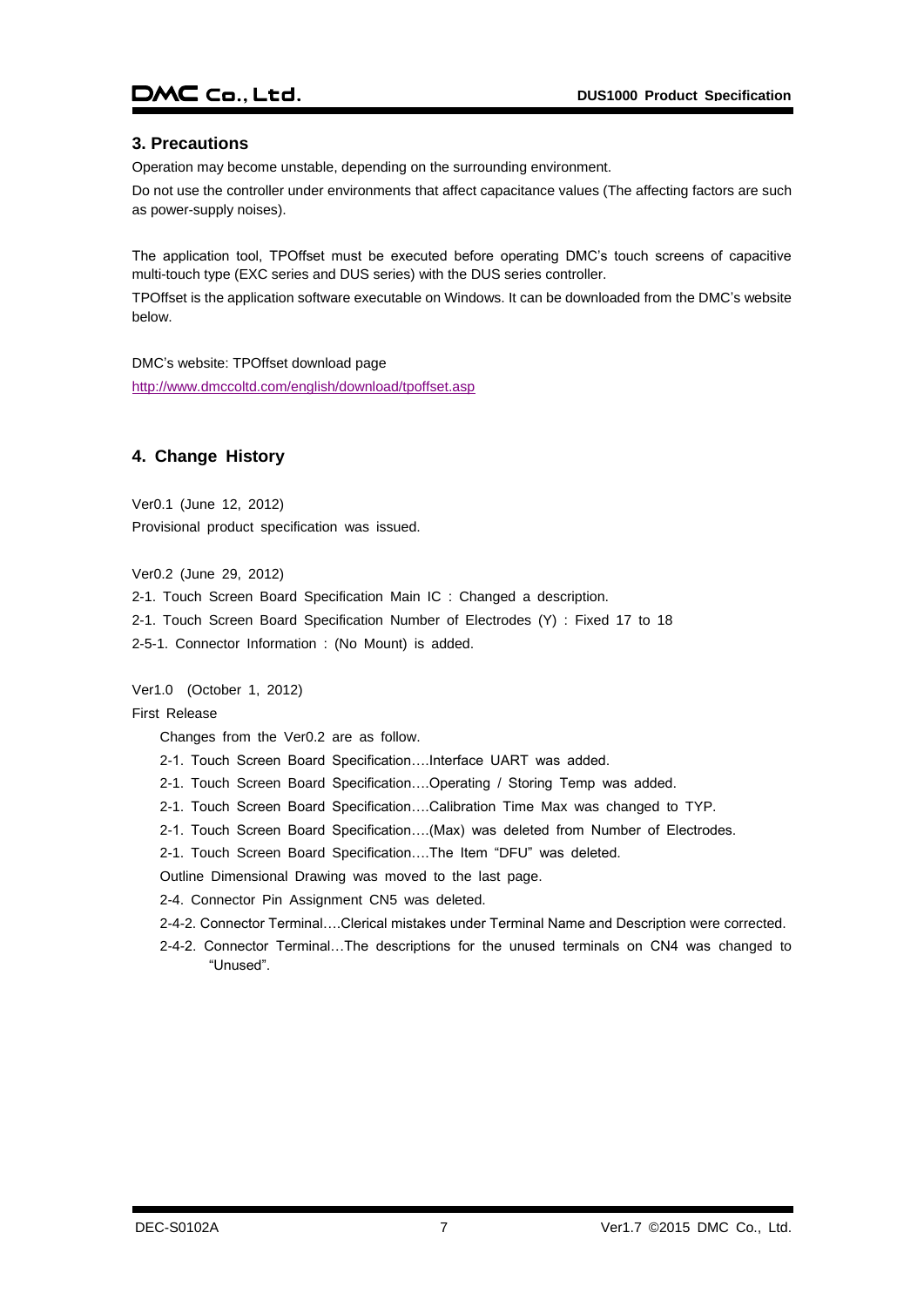### DMC Co., Ltd.

Ver1.1 (November 2, 2012) Changes from ver1.0 2-1. Touch Screen Board Specification.....Electrode resolution 512 → 256 (Clerical mistake was corrected.) 2-2. Host Interface……USB Interface VendorID/Product ID was changed (Specification changed). Ver1.2 (April 23, 2013) Changes from the ver1.1 3. Precautions The description about the TPOffset software tool was added. Address: Nisseki Takanawa Bldg., → Takanawa Sengakuji Bldg., (The building name was changed). Ver1.3(August 28, 2013) Changes from the ver. 1.2 2-1. Touch Screen Board Specification 2 finger minimum distance (X): 18[mm]@6[mm]◇ was corrected to 21[mm]@6[mm] 2 finger minimum distance (Y): 18[mm]@6[mm]◇ was corrected to 21[mm]@6[mm] Calibration Time: TYP 5 [sec] was changed to 10 - 15 [sec] Calibration Time: [\*3 Calibration Time varies according to size of the touch screen.] was added. 2-2. Host interface USB Interface VendorID/ProductID : changed to 0x0AFA / 0x07D2, (At firmware update: 0x0AFA / 0x07D0) 2-4-2. Connector Terminal CN3 RESET: [Active L] and [Minimum Pulse Width 100μS] were added. CN4 RSTn: [Active L] and [Minimum Pulse Width 100μS] were added. CN4 Tx: [DUS Board  $\rightarrow$  Host Computer] was added. CN4 Rx: [DUS Board  $\rightarrow$  Host Computer] was added. 2-4-3. Input Equivalent Circuit of Reset Signal was added. Dimensional Drawing Updated from Rev.1 to Rev.2 (Changed content is as below) "FG" notations were added. Ver1.4(April 9, 2014) Changes from the ver. 1.3 2-2. Host interface: VendorID/ProductID (0x0AFA / 0x07D2) was added. 2-3-2.DC Characteristics: IO Signal (Tx ,Rx, Reset) was changed to (Tx, Rx) 2-3-2.DC Characteristics: IO Signal (Tx ,Rx) The numerical value was corrected. (Clerical mistake was corrected.) 2-3-2.DC Characteristics: IO Signal (Reset) was added. 2-4-2.Connector Terminal: CN4 Rx: Fixed [DUS Board → Host Computer] to [Host Computer →DUS Board ] Ver1.5 (October 27, 2014)

Dimensional Drawing Updated from Rev.2 to Rev.3 : Tolerances were added.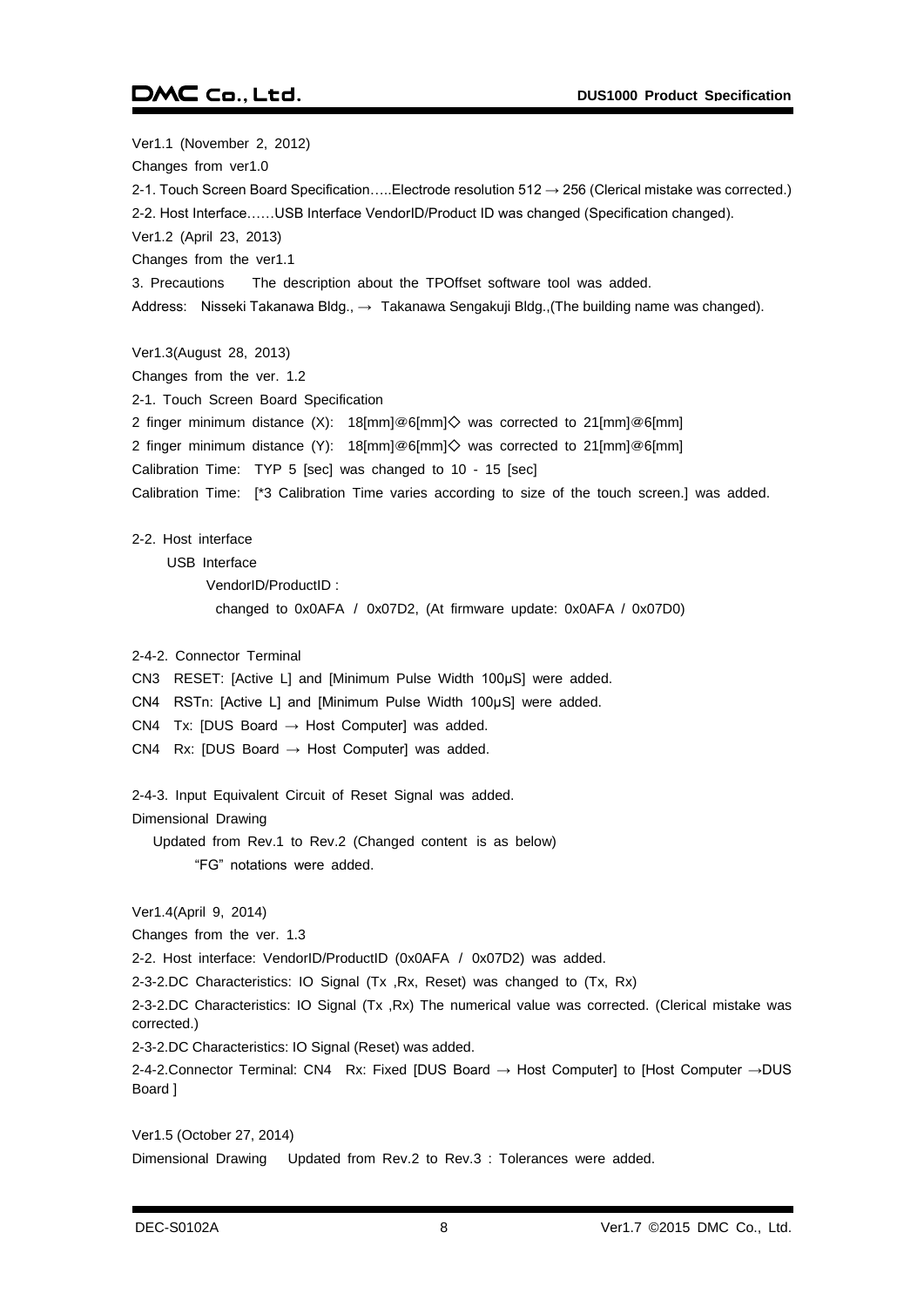Ver1.6 (June 25, 2015)

Change from ver1.5

2-1Touch Screen Board Specification Description of the Coordinate Accuracy changed.

Ver1.7 (December 24, 2015)

Change from ver1.6

3. Precaution

The application tool, TPOffset must be executed before operating DMCng on the surrounding environmentvironment. The accuracy may significantly drop due to extrinss controller.

 $\rightarrow$  The application tool, TPOffset must be executed before operating DMC's touch screens of capacitive multi-touch type (EXC series and DUS series) with the DUS series controller. (Correction of literal error)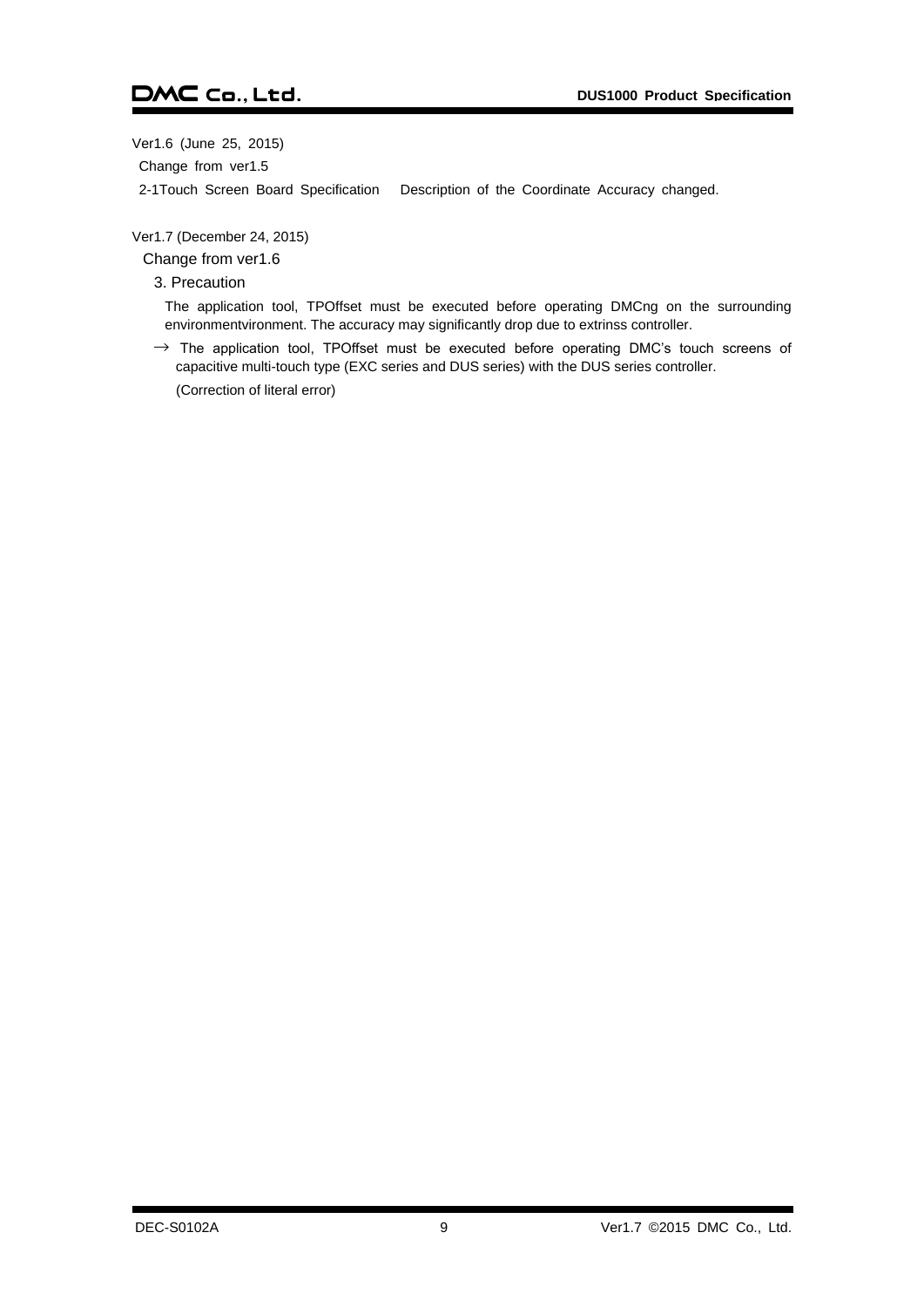### <span id="page-10-0"></span>**5. Warranty**

### <span id="page-10-1"></span>**5-1. Warranty Period**

§ The warranty period is limited to 1 year from the date of shipping. The warranty for the initial defection such as appearance defection is limited to 1 month.

§ Any defected parts under proper use will be examined by the supplier and replaced by the new parts if the defection is considered to be caused by the supplier.

§ The replacement is subject to be included in the next lot.

### <span id="page-10-2"></span>**5-2. Warranty Target**

§ The warranty only covers the product itself and does not cover any damage to others caused by using this product. Onsite repair or replacement is not supported.

§ We will do our best for delivery problem and product defections, but the warranty for the production line is not covered.

### <span id="page-10-3"></span>**5-3. Warranty Exceptions**

Following conditions are not covered with the warranty and subject to charge.

§ Any malfunctions and damages during transportation and transfer by the user.

- § Any malfunctions and damages caused by a natural disaster or a fire.
- § Any malfunctions and damages caused by static electricity
- § Any malfunctions and damages caused by the failure of the associated equipment.
- § If the product is remodeled, disassembled or repaired by the user.
- § If the product is glued onto the equipment and uninstalled.
- § Any malfunctions and damages caused by an improper usage and handling against the specificati ons and notes.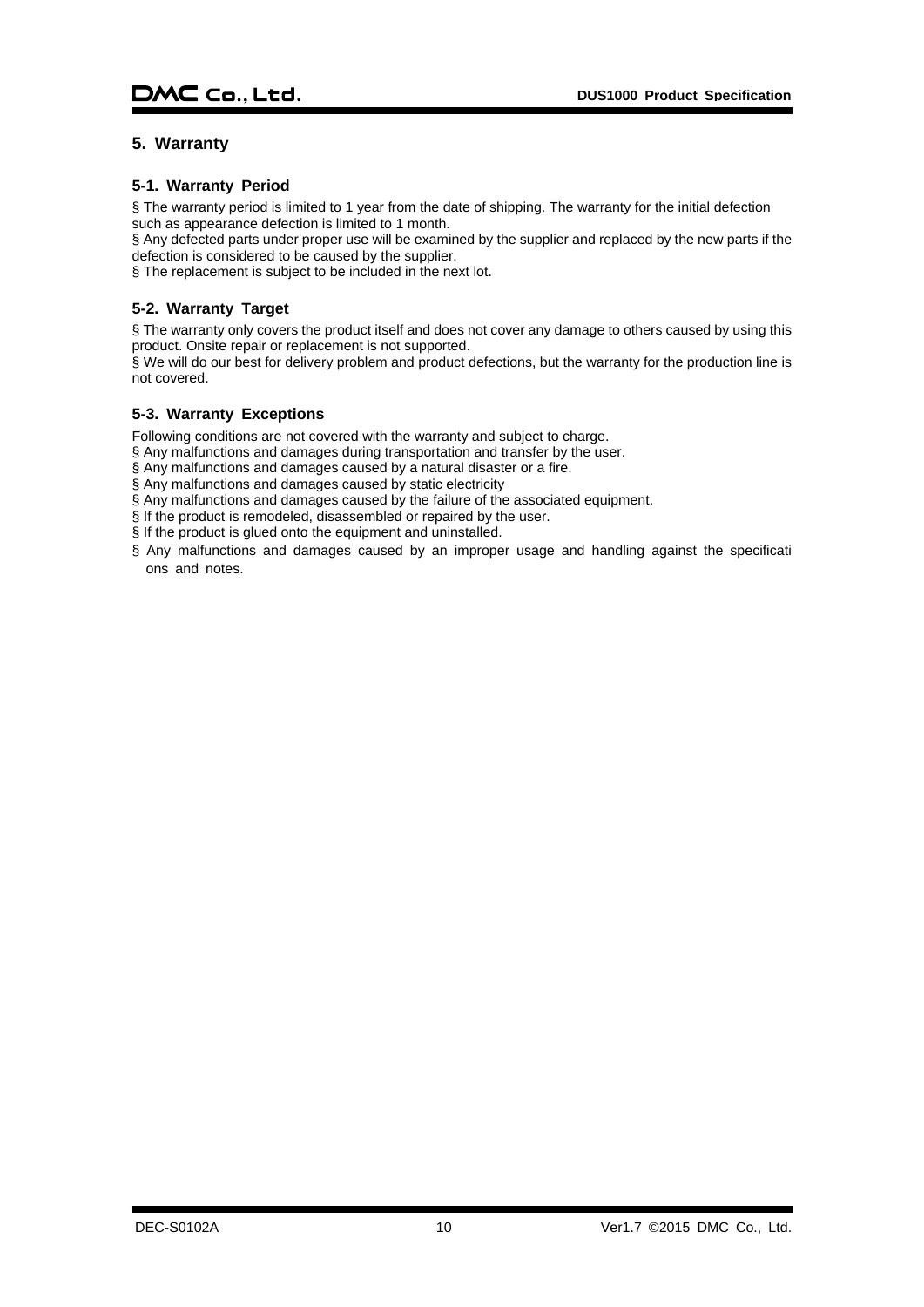### <span id="page-11-0"></span>**6. Precautions for Use**

### <span id="page-11-1"></span>**6-1. General Handling**

- § Keep the product away from any conductive objects while in use.
- § Do not touch the conductive part of the product to avoid being damaged by the electrostatic discharge. Follow the proper procedure for handling.
- § Keep the product in the proper storing environment and avoid any load to the product.
- § Do not use or store the product in the severe condition like following:
- Wet environment or a condition where the product is likely to get wet. Where dew condensation is likely to occur. Near solvent or acid.
- § Do not take apart or alter the product.

### <span id="page-11-2"></span>**6-2. Others**

- § The contents of this document are subject to change without notice.
- § The manufacturer or sales representatives will not be liable for any damages or loss arising from use of this product.
- § This product is intended for use in standard applications (computers, office automation, and other office equipment, industrial, communications, and measurement equipment, personal and household devices, etc.) Please avoid using this product for special applications where failure or abnormal operation may directly affect human lives, or cause physical injury or property damage, or where extremely high levels of reliability are required (such as aerospace systems, vehicle operating control, atomic energy controls, medical devices for life support, etc.).
- § Any semiconductor devices have inherently a certain rate of failure. The user must protect against injury, damage, or loss from such failures by incorporating safety design measures into the user's facility and equipment.

DUS1000 Product Specification Ver1.7 issued on December 24, 2015 ©2015 DMC Co., Ltd.

This document can be freely distributed, but any alternation to this document is prohibited.

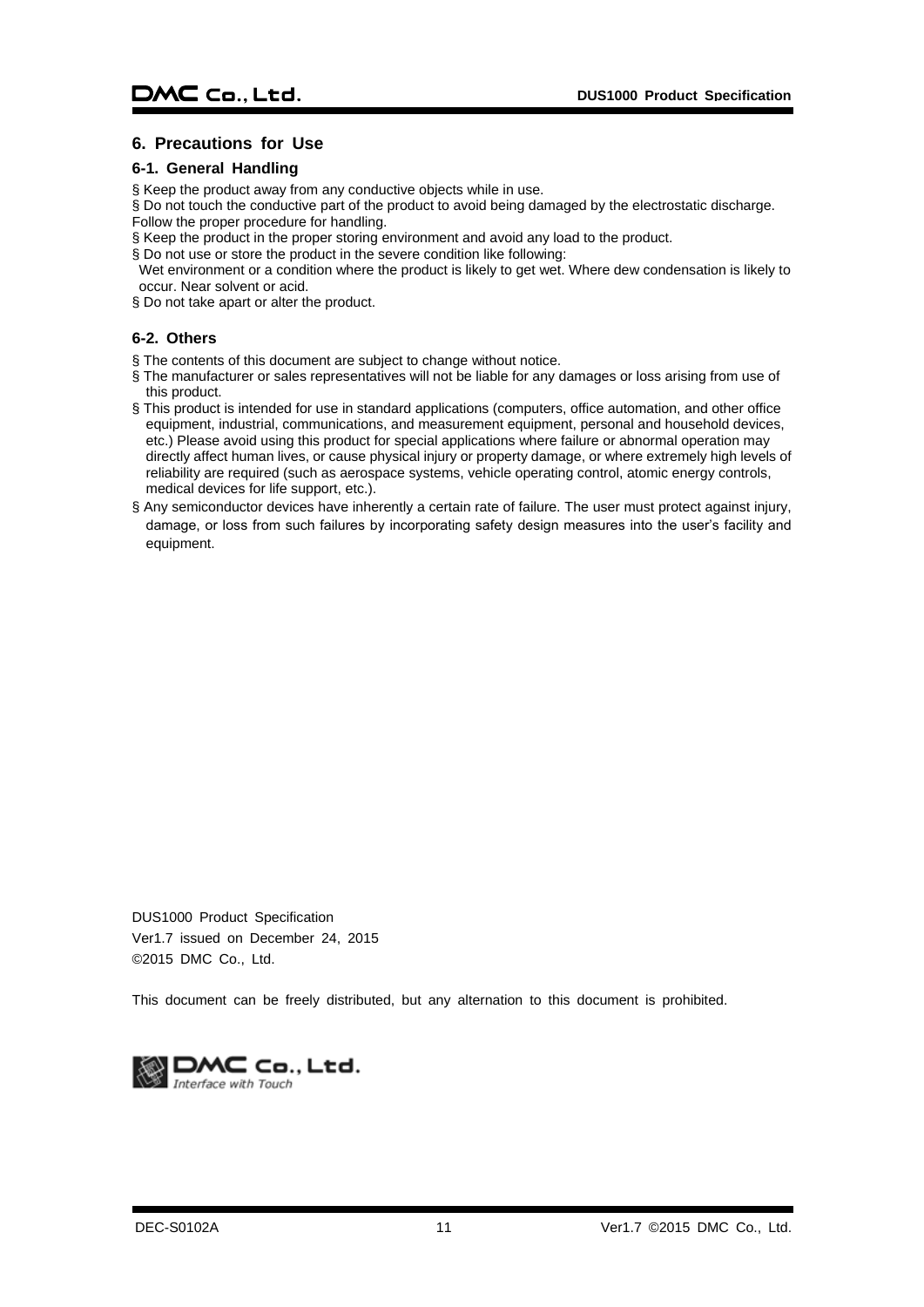